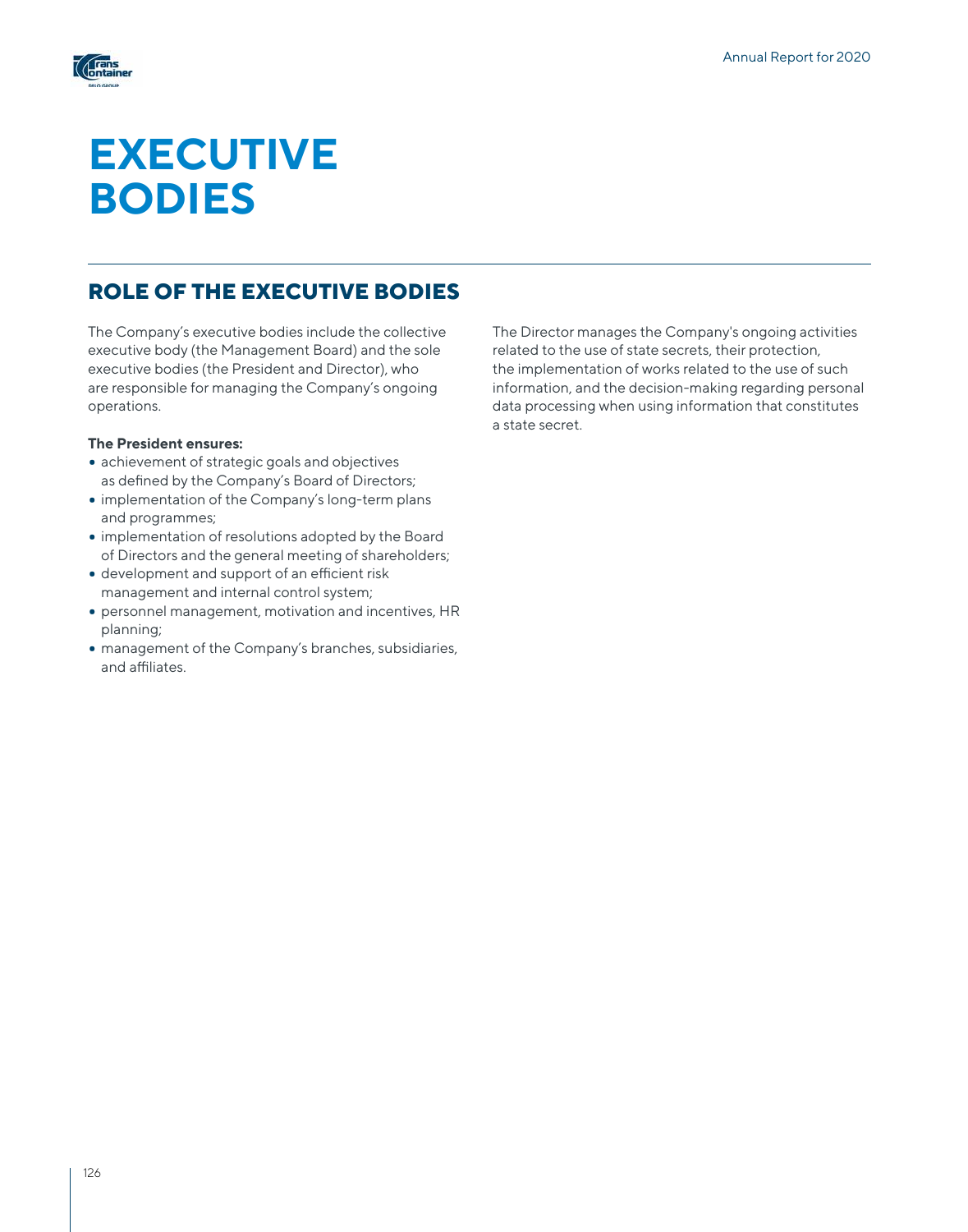# **ACCOUNTABILITY OF EXECUTIVE BODIES**

The executive bodies report to the general meeting of shareholders and the Board of Directors and provide regular reports on their activities helping to assess the performance and efficiency of the Company's executive bodies.

#### **To ensure accountability of the Company's executive bodies, the Board of Directors:**

- elects the President and CEO of the Company;
- determines the number of the Management Board members;
- elects members of the Management Board as proposed by the Company's President;
- determines the term of office for the Company's executive bodies;
- determines the terms and conditions of employment contracts with the President, CEO and members of the Management Board;
- approves overlapping of other paid positions held by the President, CEO and members of the Management Board in the executive bodies of other organisations;
- reviews reports on performance of the executive bodies.

The responsibilities of the Company's Management Board, President and CEO are set out in the Charter, Regulation on the Management Board and Regulation on the Sole Executive Bodies of PJSC TransContainer.

#### **From 29 June 2018 to 14 February 2020, the CEO of the Company was V. Sarayev.**

**From 15 February to 13 May 2020, the CEO of the Company was V. Markov.**

**On 13 May 2020, A. Isurins was appointed the President of the Company, V.** 

**Markov was appointed the Director of the Company according to the resolution of the TransContainer's Board of Directors effective from 14 May 2020. The decision was taken within the framework of corporate procedures related to changes in the Company's Charter adopted at the extraordinary general meeting of shareholders on 30 April 2020.**

**The Management Board of PJSC TransContainer was established in November 2014.**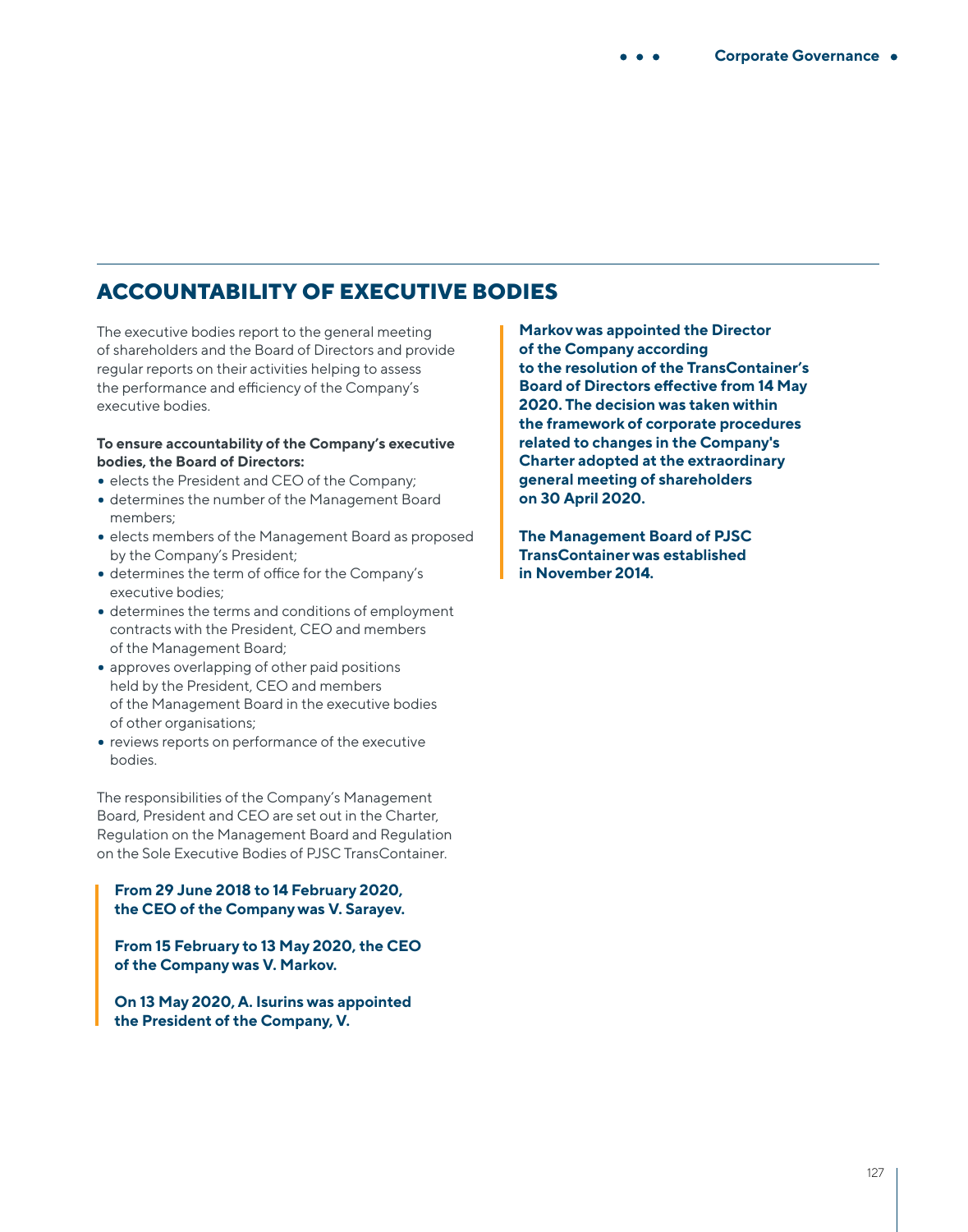

# **MEMBERSHIP OF THE MANAGEMENT BOARD<sup>1</sup>**



### **Alexandrs Isurins**

President, Chairman of the Management Board

First elected to the Management Board in 2020.

#### **Born:** 1976

**Education:** Baltic Russian Institute (Latvia), Maersk International Shipping Education (Denmark), Strategic Management Swedish School of Economics (Riga, Latvia), professional development programme for key managers at Singularity University (California, USA)

1995–2001 – worked for Maersk, 2001–2014 – Head of MSC's representative office in Russia. 2014–2016 – Vice President and Senior Vice President of FESCO Transportation Group, 2016–2020 – President of FESCO, Member of the Group's Board of Directors. Since 2020 – Member of the Board of Directors of Chinese-Russian Rail-Container International Freight Forwarding (Beijing) Co., Ltd and Oy ContainerTrans Scandinavia Ltd.

Since 2020 – Member of the Board of Directors, President, Chairman of the Management Board of PJSC TransContainer

#### **Citizenship:** The Republic of Latvia

Does not hold shares or any other securities of the Company.

#### **1** As at 31 December 2020.



### **Viktor Markov**

Director, First Vice President, Member of the Management Board

First elected to the Management Board in 2014.

#### **Born:** 1976

**Education:** Gubkin State Academy of Oil and Gas

1995–2003 – rose through the ranks in the Ministry of Railways from chief specialist to Deputy Head of Legal Department. 2003–2006 – First Deputy Head of Legal Department, Russian Railways.

Since 2006 – held senior positions and was the member of the governance bodies of TransContainer and several companies that are part of the Company. 2014–2016 – Vice President and Member of the Management Board of JSC UTLC.

Since 2020 – Director, First Vice President, Member of the Management Board of TransContainer.

#### **Citizenship:** Russian Federation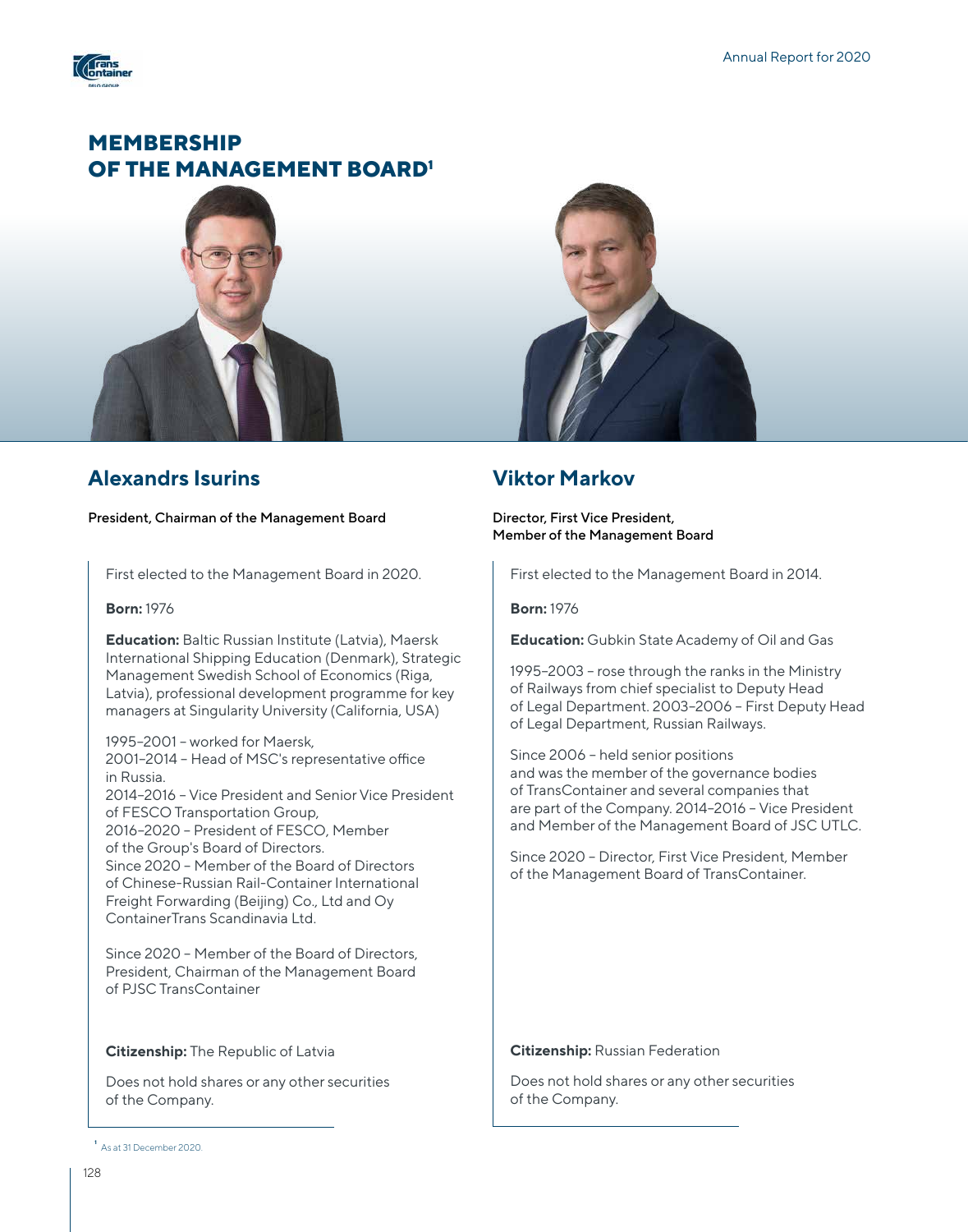

# **Sergey Dolgov**

Vice President for Internal Control and Business Support, Member of the Management Board

First elected to the Management Board in 2020.

**Born:** 1975

**Education: Rostov State University** 

2008–2018 – Deputy Chairman of the Board of Directors of LLC Commercial Bank "Financial and Industrial Capital". Since 2020 – Member of the Board of Directors of FVKS LLC.

Since 2020 - Member of the Board of Directors, Vice President for Internal Control and Business Support of PJSC TransContainer.

#### **Citizenship:** Russian Federation

Does not hold shares or any other securities of the Company.

### **Boris Kipkeev**

#### Vice President for External Relations, Member of the Management Board

First elected to the Management Board in 2020.

#### **Born:** 1969

**Education:** Michurinsk State Pedagogical University

Since 1999 – worked for ITAR-TASS and rose through the ranks from the Head of the Security Department of the Agency, Military Law Editor-in-Chief to Deputy Editor-in-Chief of the News Service.

2006–2013 – held the position of the First Deputy Editorin-Chief at the main office of TASS-Center of public affairs of ITAR-TASS.

Since 2013 – special representative of ITAR-TASS in the North Caucasus, since 2014 – Advisor to the CEO of the Agency.

Since 2019 – Deputy Chairman of the Board of trustees of the CSKA Professional Handball Club.

He was awarded the Medal of the Order of Merit to the Fatherland I class, the Silver Medal of the Security Council of the Russian Federation "For Courage in Working in Hotspots".

Since 2020 – Vice President for External Relations, Member of the Management Board of TransContainer.

#### **Citizenship:** Russian Federation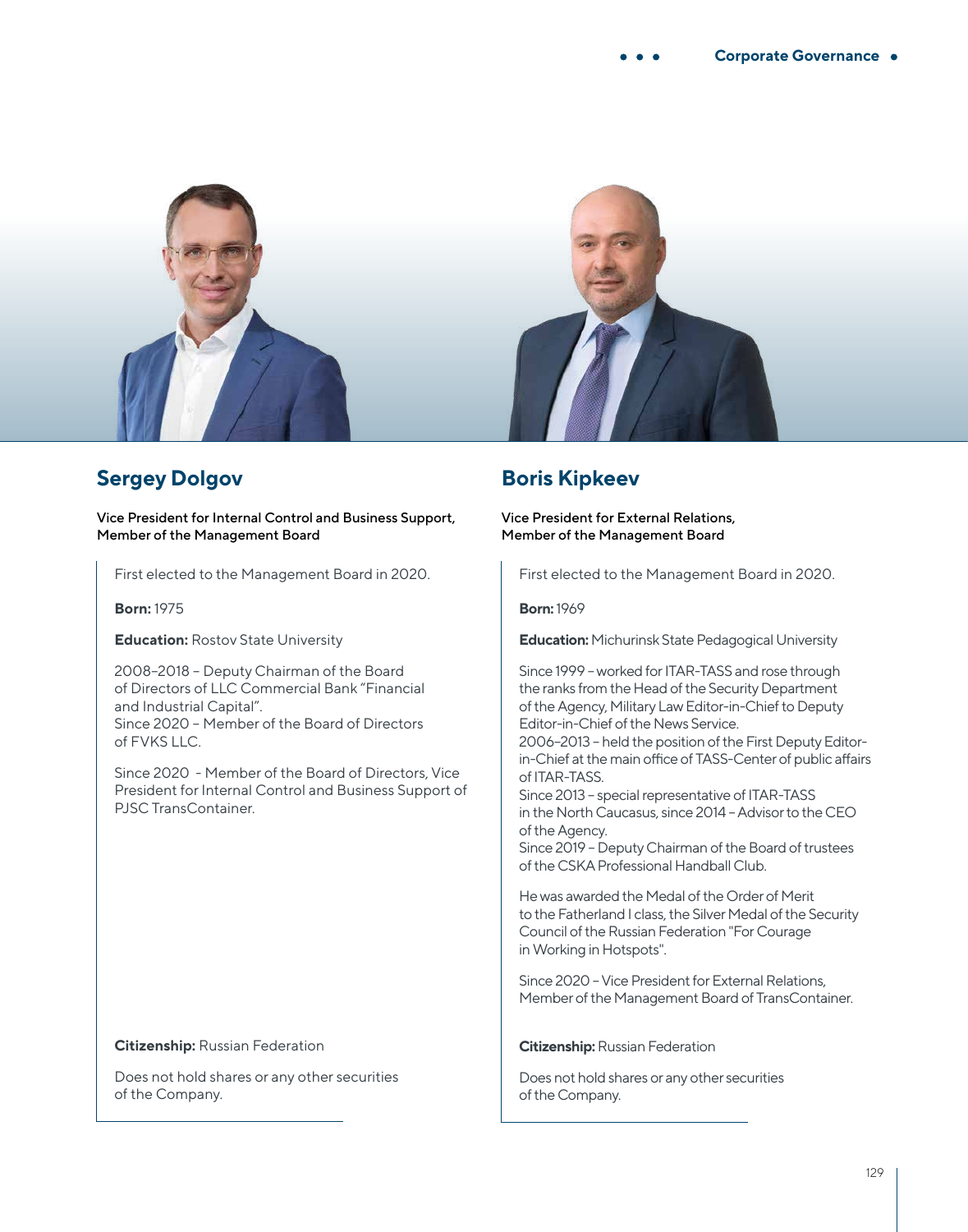



# **Sergey Mukhin**

Commercial Vice President, Member of the Management Board

First elected to the Management Board in 2020.

#### **Born:** 1977

**Education:** LCC International University (Klaipeda, Lithuania), Maersk International Shipping Education (Denmark)

2000–2011 – worked in various divisions of Maersk Line, where he rose through the ranks from intern to CEO of Maersk Line in Croatia and Latvia. 2011–2012 –Head of Seago Line. 2012–2013 – Commercial Director of JSC Eurosib-Logistics, 2013–2014 – Business Development Director for Ultramar.

2014–2017 – Executive Director of FESCO Integrated Transport LLC, 2017–2020 – CEO of TLSC Latvia.

Since 2020 – Commercial Vice President, Member of the Management Board of TransContainer.

#### **Citizenship:** The Republic of Lithuania

Does not hold shares or any other securities of the Company.



### **Pavel Skachkov**

Vice-President of Economics and Finance, Member of the Management Board

First elected to the Management Board in 2020.

#### **Born:** 1973

**Education:** Saint Petersburg State University of Economics and Finance, MBA at London Business School

1995–1999 – worked for the international auditing firm Arthur Andersen.

1999–2002 – Financial Controller and Chief Accountant of the Russian representative office of Brunswick UBS investment bank.

2002–2004 – trader in the New York office of UBS Bank. 2006–2012 – held senior positions in derivatives trading and asset management at Morgan Stanley investment bank (London), 2012–2013 – at Barclays Bank (London). 2013–2016 – worked in Southeast Asia (Myanmar) where he managed the Sale Company.

2016–2019 – Deputy CEO of JSC Kalashnikov Group, also Member of the Management Board and Board of Directors of several subsidiaries.

In 2019 – Deputy CEO, Advisor to the CEO of JSC TransKomplektHolding.

Since 2020 – Vice President of Economics and Finance, Member of the Management Board of TransContainer. Also in 2020 – Deputy CEO of TransContainer.

#### **Citizenship:** Russian Federation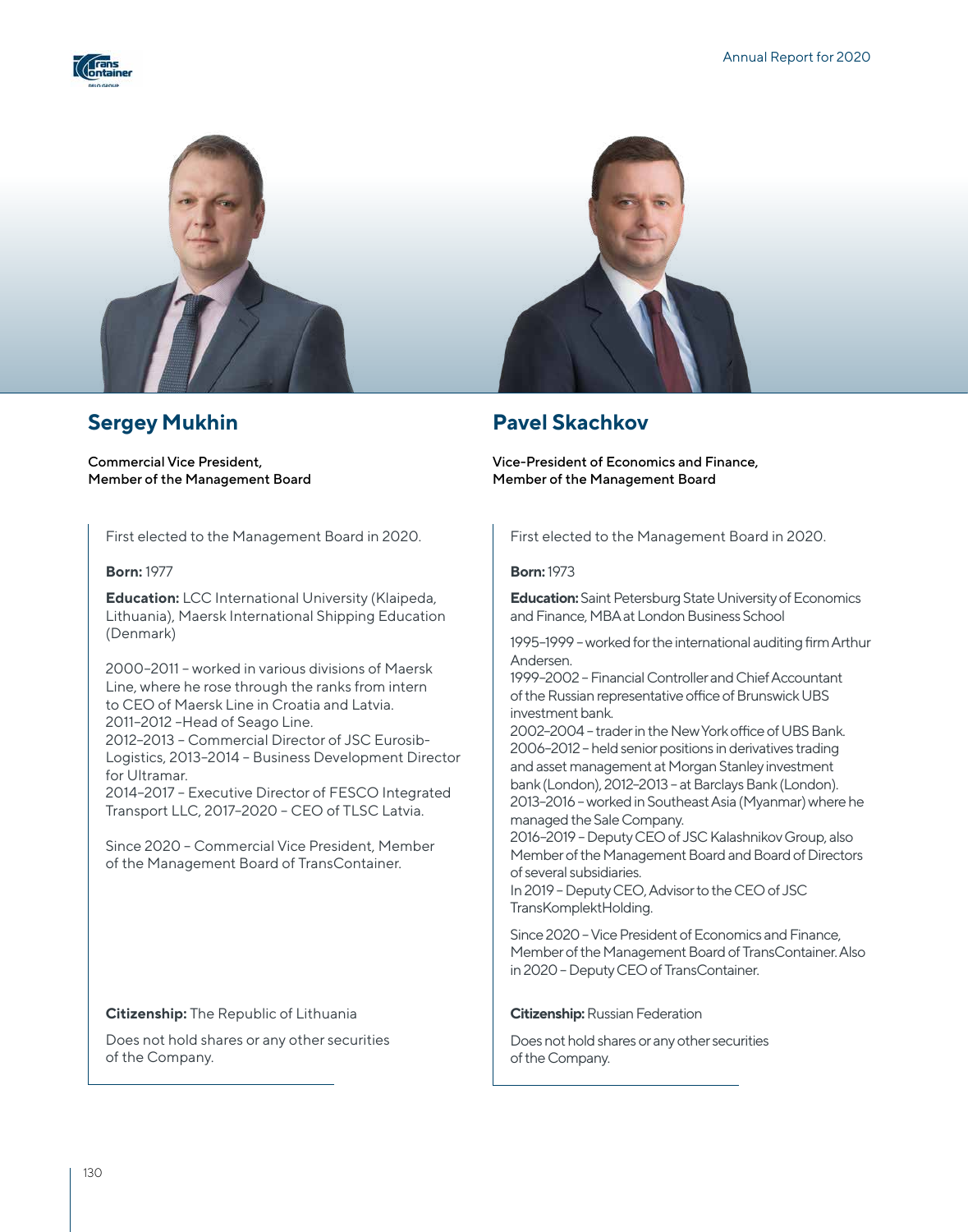

# **Vyacheslav Ter-Khachaturov**

Vice President of Safety, Member of the Management Board

First elected to the Management Board in 2020.

#### **Born:** 1968

**Education:** The Academy of the Ministry of Security of Russia, Russian University of Cooperation

1993–2007 – served in the Federal Security Service of the Russian Federation. 2007–2011 – Deputy Head of the Protocol Department of the Administration of Krasnodar Territory, 2011– 2012 – Economic Advisor of the Office of Deputy Chair of the Bank of Russia. 2012–2020 – Deputy CEO – Head of Corporate Agenda Protection Department of Delo-Center LLC.

Since 2020 – Vice President of Safety, Member of the Management Board of TransContainer. Also in 2020 – Deputy CEO of TransContainer.



### **Vadim Trifonov**

Vice President of Personnel, Member of the Management Board

First elected to the Management Board in 2020.

#### **Born:** 1959

**Education:** N.I. Pirogov Second Moscow State Medical Institute

After graduation, he worked as an expert in the All-Russian Research Institute of General and Forensic Psychiatry named after V.P. Serbsky. Prior to 1998, he practiced medicine in various medical institutions, as well as at the Spartak Football Club (Moscow). 1999–2011 – held various positions in commercial organizations.

2011–2020 – Chief Medical Officer at Federal State Budgetary Institution "Istra Health Center for Employees of Public Prosecution Bodies of the Russian Federation".

Since 2020 – Vice President of Personnel, Member of the Management Board of TransContainer. Also in 2020 – Deputy CEO of TransContainer.

#### **Citizenship:** Russian Federation

Does not hold shares or any other securities of the Company.

#### **Citizenship:** Russian Federation